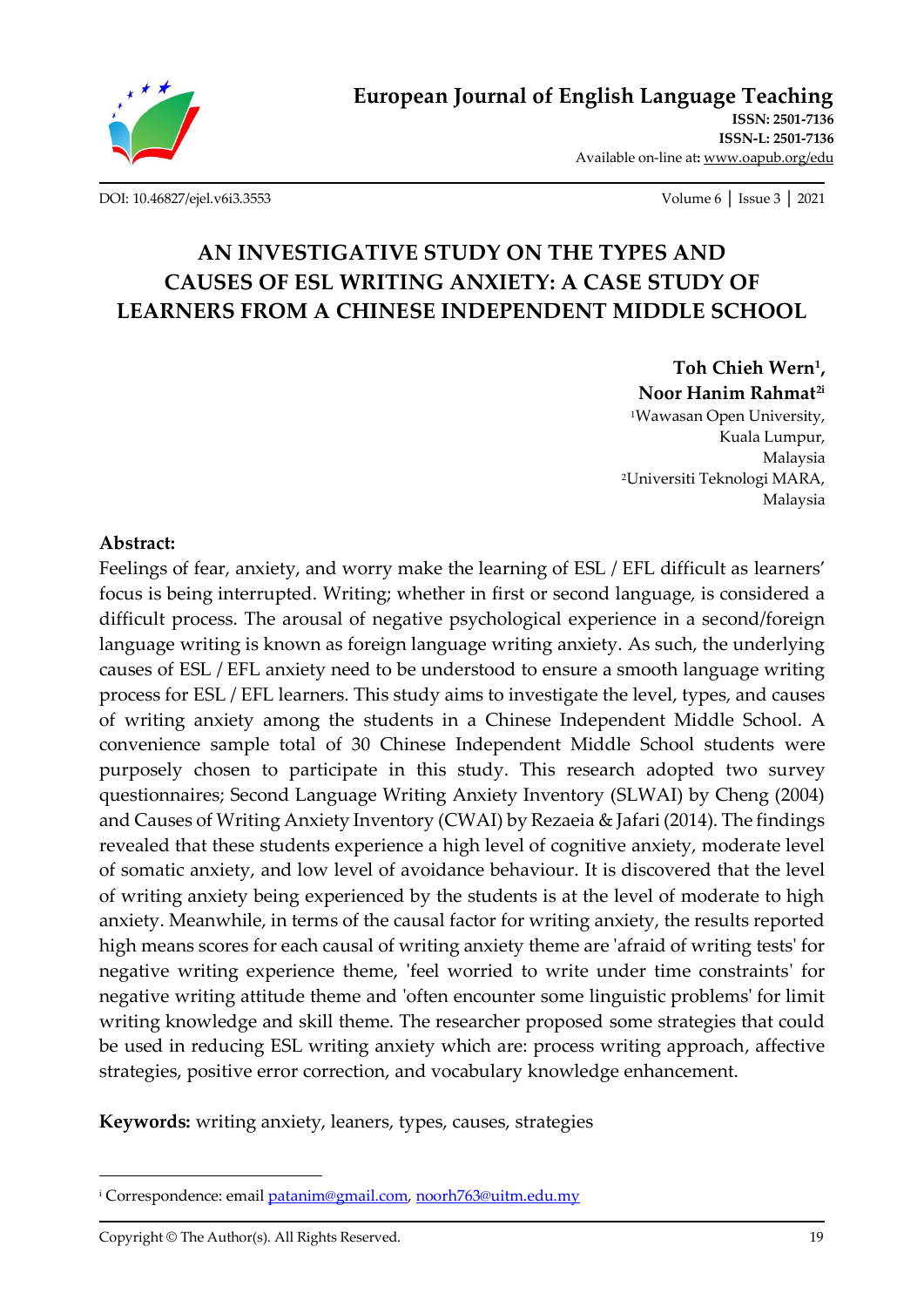### **1. Introduction**

Anxiety may cause individuals to feel uneasy, frustrated, doubting oneself, tensed. According to linguistics studies, anxiety has a significant influence on foreign language learning mastery and poses a great challenge to language teaching (Negari & Rezaabadi, 2012).

Language anxiety is present within individuals but is often concealed by the learners. Based on the recent research by Cantina (2017), the presence of language anxiety can lead to deterioration in language learner's performance. It can also inhibit the language learning process. Language anxiety leads to the manifestation of other psychological insecurities such as being afraid of failure, concern in the thoughts of others, avoidance of language task, the worry of making careless mistakes.

In the present research study, the researcher seeks to: (1) identify the level and types of ESL writing anxiety among Chinese Independent Middle School students; (2) investigate the influence of ESL writing anxiety level on Chinese Independent Middle School student's writing task performance; (3) investigate the underlying causes of ESL writing anxiety among Chinese Independent Middle School students. The study is done to answer the following questions;

**RQ 1:** What are the types of ESL writing anxiety experienced among Chinese Independent Middle School students?

**RQ 2**: What is the level of ESL writing anxiety experienced among Chinese Independent Middle School students?

**RQ3:** What are the main causes of ESL writing anxiety among Chinese Independent School Middle students?

# **2. Literature Review**

# **2.1 The Influences of Writing Anxiety on Writing Ability**

According to the research study of Maclntyre (1995), anxiety can affect second language assessments. In other words, anxiety can impair the quality of individual's performance in writing task. This is due to the interaction between worries in task-irrelevant information and negative cognitive self-concern which interrupts the individual's cognitive systems from being able to process the relevant information. The relation between anxiety, cognition & behavior is described to have a cyclical influence among each other (see Figure 2). Therefore, highly anxious individuals are more likely to have divided attention in processing the information as compared to non-anxious individuals. Given the explanation by Maclntyre (1995), the negative effect of anxiety arousal could only worsen when the demand of the cognitive processing systems further exceeds individual ability which in turn leads to impairment of task performance. Thus, those who do not experience anxiety will be able to perform on task more effectively as their cognitive thought processes are not distracted which allows them to process information more quickly.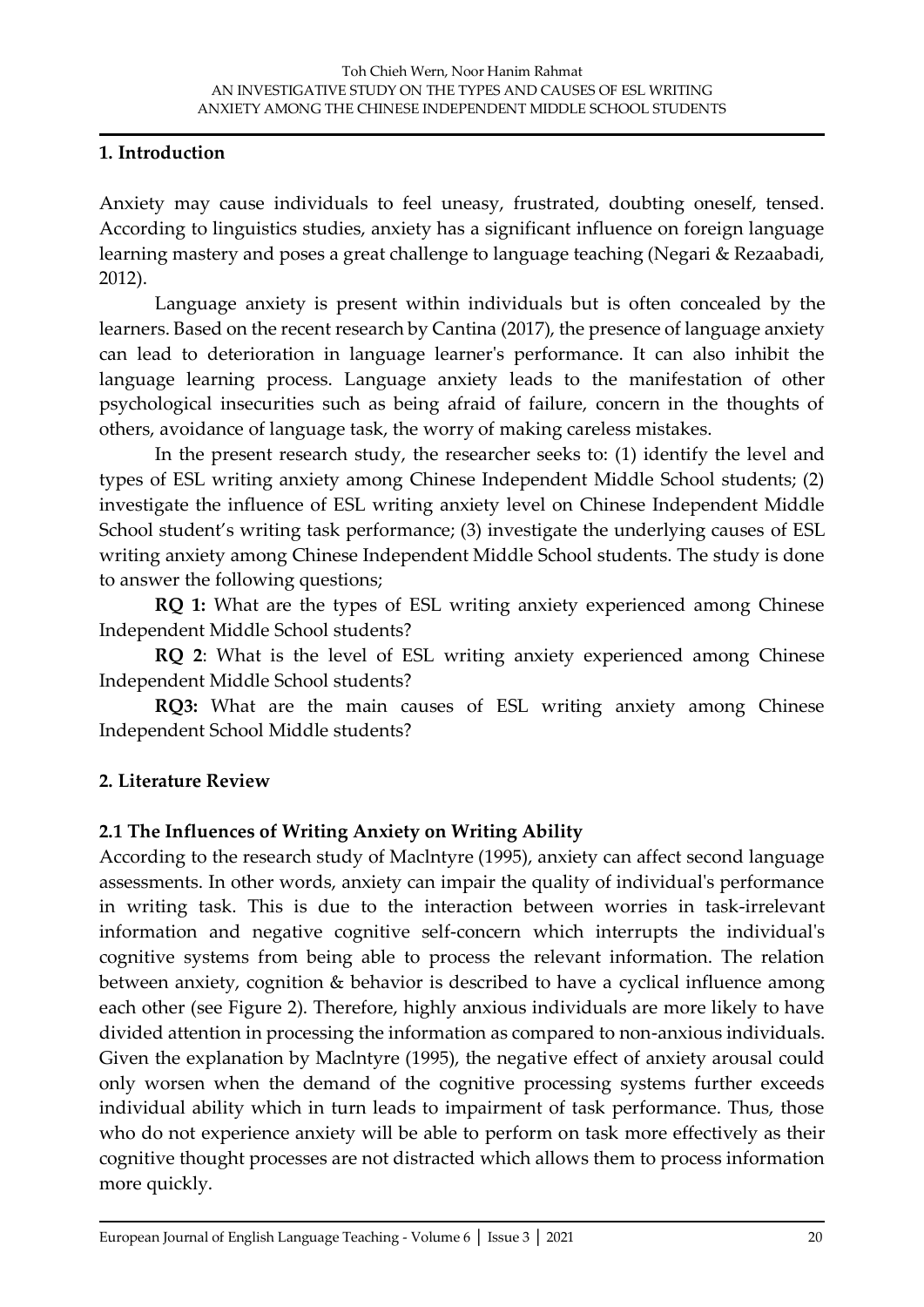

**Figure 2:** Cyclical Relation Between Anxiety, Cognition & Behaviour

In contrast, there is a possibility that anxiety could also stimulate improvement in task performance as individuals will give in to the cognitively demanding task by increasing effort. However, whether anxiety facilitates or impairs performance is solely dependent on the degree in which the experiencing anxiety individual's willingness to enhance their efforts to make up for the reduced/interrupted cognitive process to improve on their task performing effectiveness. In other words, the arousal of anxiety affects the level of effort being invested by the subject and the ability to produce quality task performance. Thus, in-depth research needs to be done as suggested by the theorist to determine the relationship between anxiety and task performance ability, which serves to be facilitative or debilitating (see Figure 3).



**Figure 3:** Relation between anxiety & performance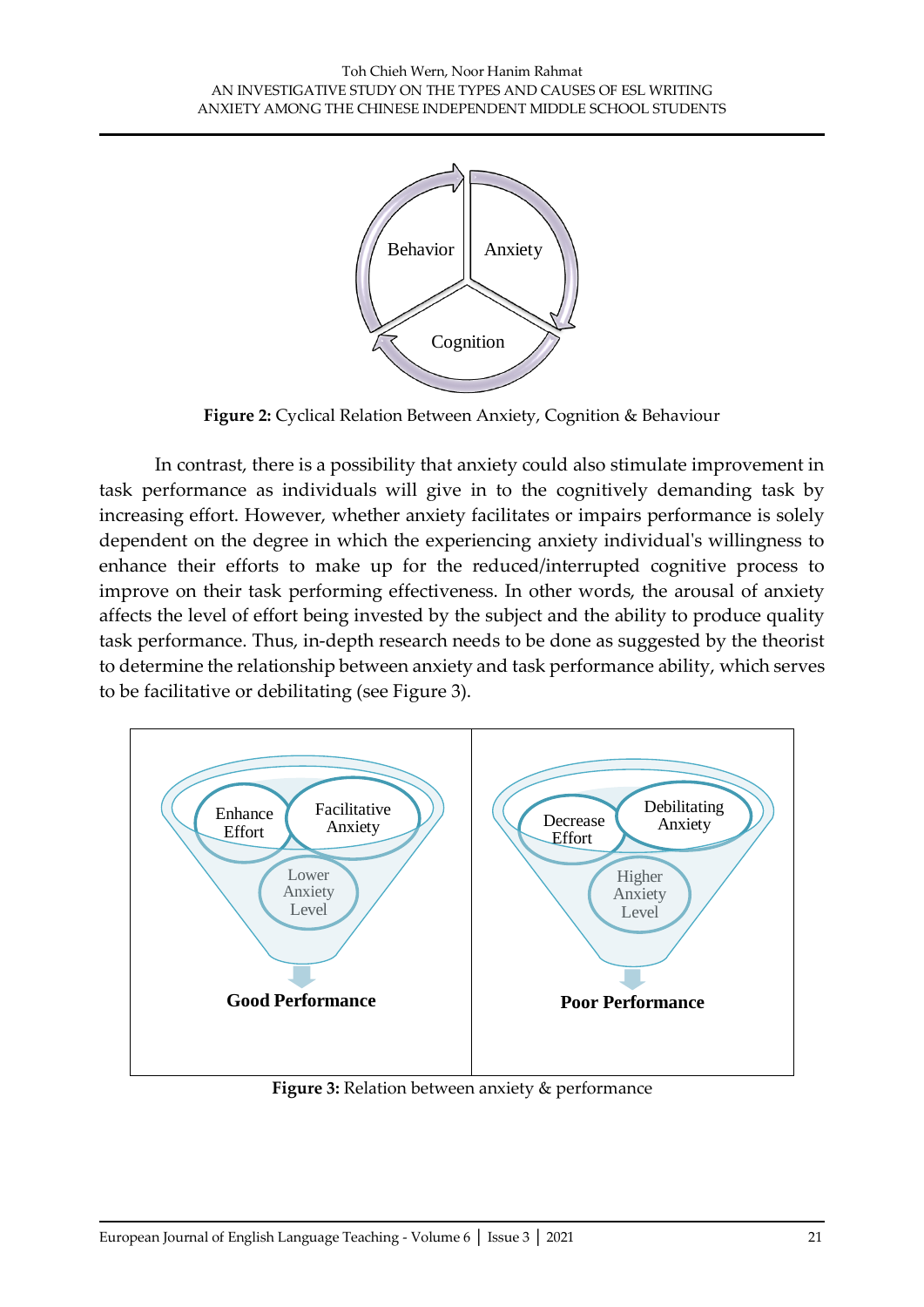### **2.2 The Relationship Between Levels of Anxiety and Writing Ability**

Writing anxiety appears to influence an individual's tendency to approach writing which in turn affects one's satisfaction towards writing-oriented tasks. According to the pioneering researcher of writing anxiety Daly & Miller (2012), writing assignments are unrewarding for highly anxious writers, and this consequently lead them to shy away from it.

These writers would tend to experience more than the average level of writing anxiety as they fear writing evaluation. Thus, the experience of writing anxiety will be reflected in their writing behavior, writing attitude, and writing pieces. Daly & Miller's (2012) found that the written works presented by the highly anxious writer are rather shorter and in lower quality which results in significantly low written assessment scores. The outcome of low writing scores could be explained in two bidirectional relationships between writing anxiety and performance (Daly & Miller, 2012). The first explanation states that highly anxious writers could be strongly affected by their negative stressors and this interrupts their development of essay writing ideas. This will then result in lesser supporting detail expansion in their written products (Faigley, Daly & Witte, 2001). The second explanation is related to individual writing ability, due to poor command on language structure usage and writing skills conventions; thus, causing the writer to feel highly anxious when given composition tasks as they do not possess strong knowledge and skills of writing. The written products of highly anxious writers are often being evaluated negatively by classroom teachers for they lack of fluency and maturity (Faigley, Daly & Witte, 2001). However, there is still no clear answer to whether writing anxiety or poor writing skills or both interactively provoke a rise in anxiety levels.

On the other hand, writers with low anxiety would generally perform better in writing skills compared to writers with high anxiety which in-turn allow them to perform better in written compositions and achieve higher test scores. Low anxiety writers are effective in encoding messages which leads them to have confidence in writing and satisfaction in writing (Daly & Miller, 2012). While low anxiety writers frequently feel the joy of writing, highly anxious writers would tend to avoid themselves from writing tasks and this reduces their opportunity to practice and receive constructive feedback for the betterment of their writing skills for future success (Daly, 2016). It is proposed by the researcher on the need for differential instructional methods and materials to support highly anxious writers to gradually improve their writing skill performance and selfconfidence (Faigley, Daly & Witte, 2001).

#### **2.3 The Relationship Between Types of Writing Anxiety and Writing Ability**

In the studies of Cheng (2004), have significantly identified the co-relationship between low self-confidence in language ability and language skills anxiety. The success and failure in performing a particular language skill might result in varying social-emotional responses and expectations towards the skill task. The researcher highlighted three common factors in which second language writers may experience: (1) low self-esteem in writing (2) negative influence towards writing activity (3) fear of evaluation. These three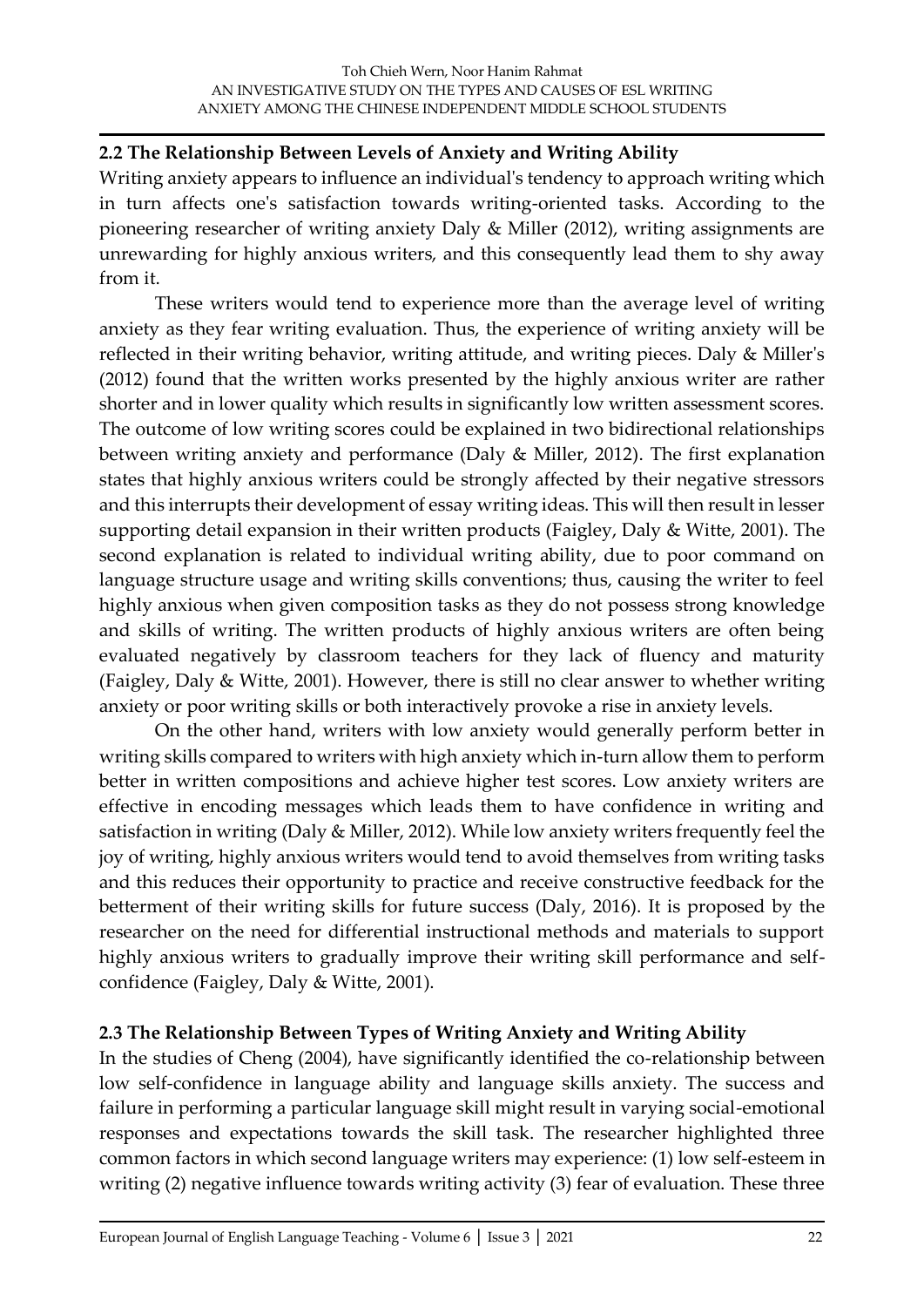factors have been included in the structure of the Second Language Writing Anxiety Inventory (SLWAI) that is divided into three subscales: Somatic Anxiety-physical arousal, Cognitive Anxiety-perceptions arousal, and Avoidance Behaviour-Withdrawal response. These three subscales correspond to Cheng (2004) theory of anxiety. According to the theory, describes that learners' self-belief of their English writing capabilities serves to be a sole predictor of the level of anxiety arousal. In the context of ESL writing, low self-confidence in language skills plays a strong role in influencing the rating scores of second language writing anxiety. ESL writers might tend to underestimate their ability to accomplish their writing tasks. These writers often have negative insecurities which cause them to be unable to cope with their writing anxiety levels which leads them to be less effective and disengage themselves from any future writing activities, which further impair their language skills development progress, making themselves more vulnerable to experience writing anxiety. As for those writers who have stronger self-belief that they are capable to accomplish their writing task with little or no reason to fear will not avoid or hesitate to outperform themselves and improve on their skills. Conclusion, the pedagogically, there is a possible link low self-confidence and anxiety and suggests creating a non-threatening learning environment along with supportive instructional guidance to support writers to enhance skills and self-confidence.

# **2.4 The Relationship Between Causes of Writing Anxiety and Writing Ability**

Younas et al. (2014) study have identified several causal factors that could affect the outcome of writing using a foreign language. The causal factors which contribute to the arousal of writing anxiety include (1) fear of negative evaluation; (2) insufficient writing technique practice; (3) poor linguistic knowledge (4) lack of topical knowledge (5) pressure for perfection (6) time limitation (7) lacking self-confidence.

Fear of evaluation can have a contradicting effect on a student writer's decision on whether he or she will perform. A student writer often feels anxious when known that their writing will be evaluated by their teachers or peers this is because negative evaluations could result in the feeling of embarrassment, as some teachers may criticize their poor writing skills in front of other students, becoming a mockery of the class for producing a poor model composition. Therefore, to prevent such incident to occur anxious student writers may unconsciously pressure themselves to produce a perfect composition or feel ashamed to write. Hence, students may also feel anxious to write under conditions which highly demand linguistic capabilities of the foreign language. The frustration of not having insufficient literacy knowledge and writing skills practice may result in frequent writing conventions. Therefore, having sufficient literacy writing practice and knowledge of writing technique application enables to suppress the level of anxiety experienced by the student writers. Exam-oriented settings may raise the feeling of anxiety among student writers are being assessed under time pressure. Despite that, the anxiety level will persist exhilarate when they are being assessed on essay composition topics which they are lacking of knowledge during the exam. Furthermore, having heavy loads of writing assignments can also cause anxiety among student writers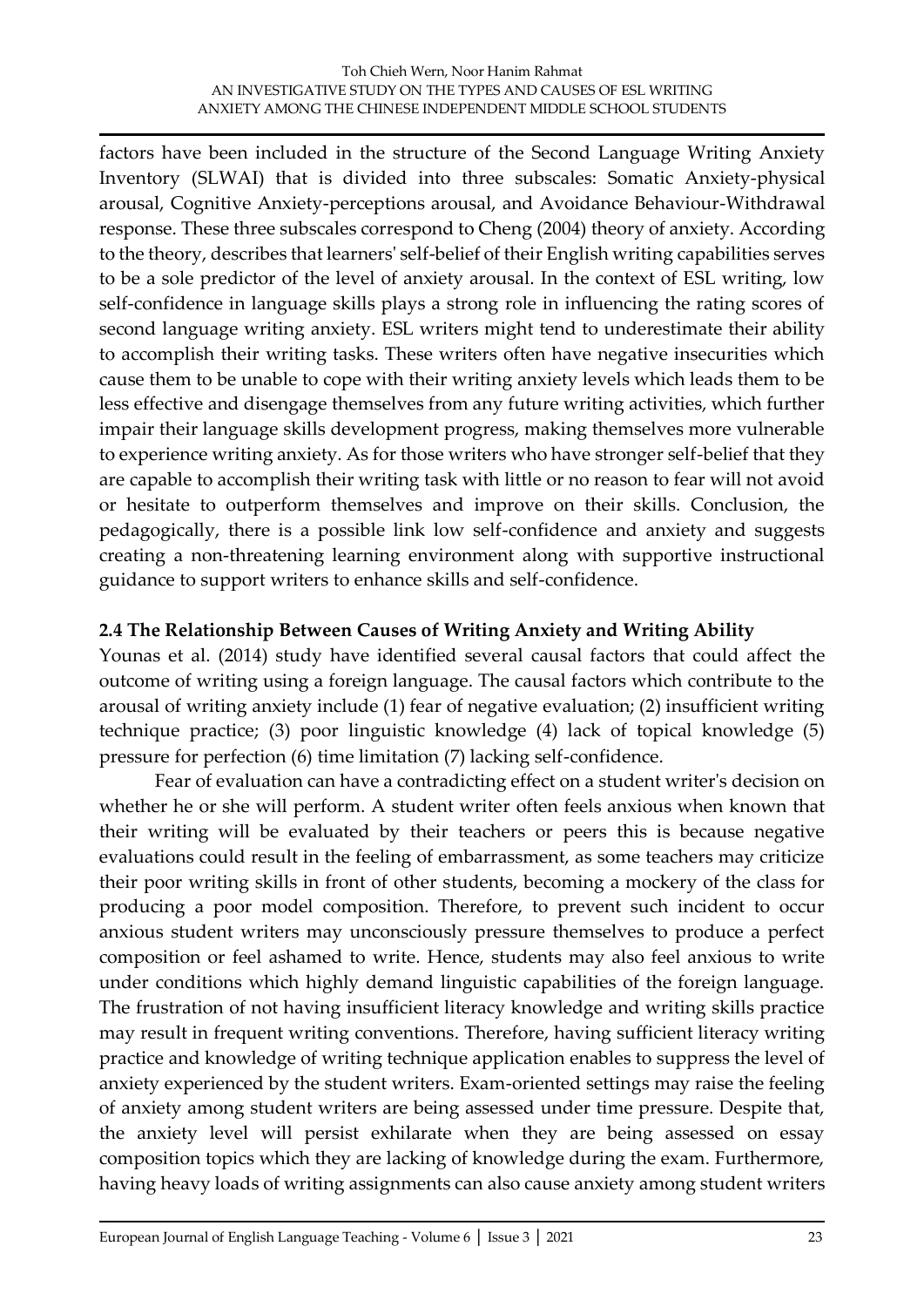as they feel they can't accomplish all of them when they are being pressurized to complete them within a short time frame.

In conclusion, based on the anxiety-provoking factors derived from the study, Younas et al. (2014) concluded that student writers will start to feel more anxious if they are over polluted by the issues that they may encounter within the writing activities, this directly hampers the student writer's self-confidence which might be the contributing cause of second language writing anxiety.

# **3. Material and Methods**

This quantitative is carried out for a period of two months in a selected independent middle school situated in a state in Malaysia. 30 students were conveniently selected as samples to participate in the study. The sample were Junior 2 level students' and they have had experience in English writing which they gained during their studies during Junior level 1 & 2. Two instruments were used for this study;

# **3.1 The Second Language Writing Anxiety Inventory (SLWAI)**

SLWAI is a 22-item instrument developed by (Cheng, 2004) as a means to measure the degree of anxiety feeling in second language writing among student writers (see appendix B). This instrument (table 1) has been assessed and proven to have high reliability and validity in correlation and factor analysis, with a Cronbach's Alpha range of 0.89. (Cheng, 2004) The questionnaire is divided into 3 categories of anxiety types which includes Cognitive Anxiety (Question No.8,9,10,11,12,13,14,15), Somatic Anxiety (Question No.16,17,18,19,20,21,22), and Avoidance Behaviour (Question No.23,24,25,26,27,28,29). The response format of this questionnaire follows a 5-point Likert scoring scale ranging from 1 (strongly disagree), 2 (disagree), 3 (neither agree nor disagree), 4 (agree), and 5 (strongly agree); A reverse scoring\* is needed of 7 negative worded items (8,10,13,15,23,28,29) before summing up the total score. The total scoring of 65 points above shows a high level of writing anxiety, below 50 points score shows a low level of writing anxiety, in-between scores show a moderate level of writing anxiety.

# **3.2 Causes of Writing Anxiety Inventory (CWAI)**

Causes of Writing Anxiety Inventory (CWAI) (see appendix B) is a 10-item questionnaire adapted from (Rezaeia & Jafari, 2014) as a basis to analyze the causes of writing anxiety consisting fear of teacher's negative comment, problems with the topic choice, fear of writing tests, insufficient writing practice, pressure for perfect work, linguistic difficulties, time pressure, high frequency of writing assignments, insufficient writing technique, and low self-confidence in writing.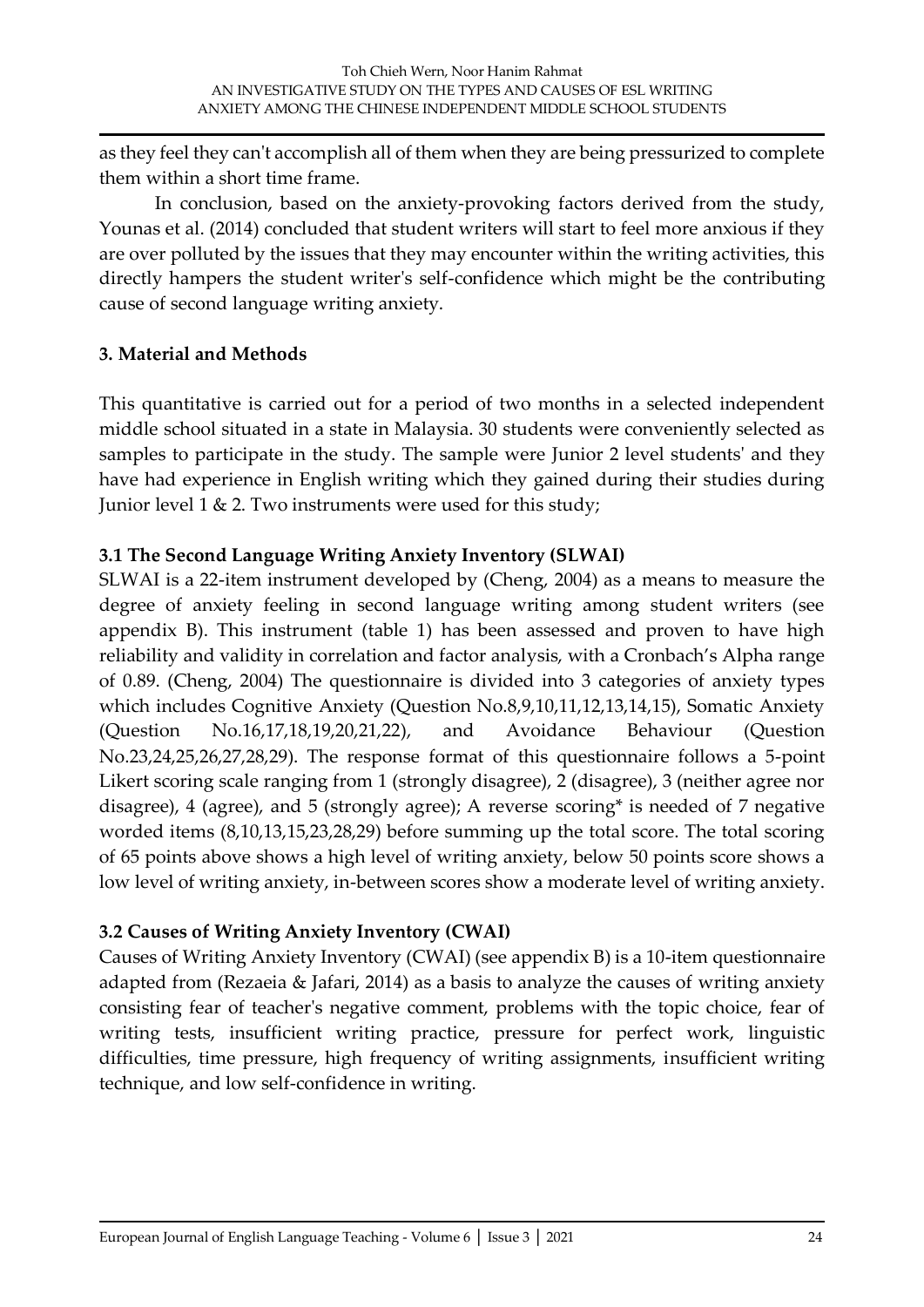#### **4. Results and Discussion**

#### **4.1 Types of ESL Writing Anxiety**

**RQ 1:** What are the types of ESL writing anxiety experienced among Chinese Independent Middle School students?

To answer the RQ1 above, data is taken from survey questionnaire SLWAI

#### **4.2 Findings from Survey Questionnaire SLWAI**



**Figure 4:** Percentage for types of Writing Anxiety

Figure 4 shows the percentage for types of writing anxiety. Based on the percentages, it is known that cognitive anxiety (60%) was the highest type of writing anxiety experienced by the Junior two Chinese Independent students. The second common type of writing anxiety being experienced among them was of (23.3%) Somatic Anxiety. The least type of writing anxiety experienced was Avoidance behavior (16.6%).

#### **4.2.1 Mean for Cognitive Anxiety**



**Figure 5:** Mean for Cognitive Anxiety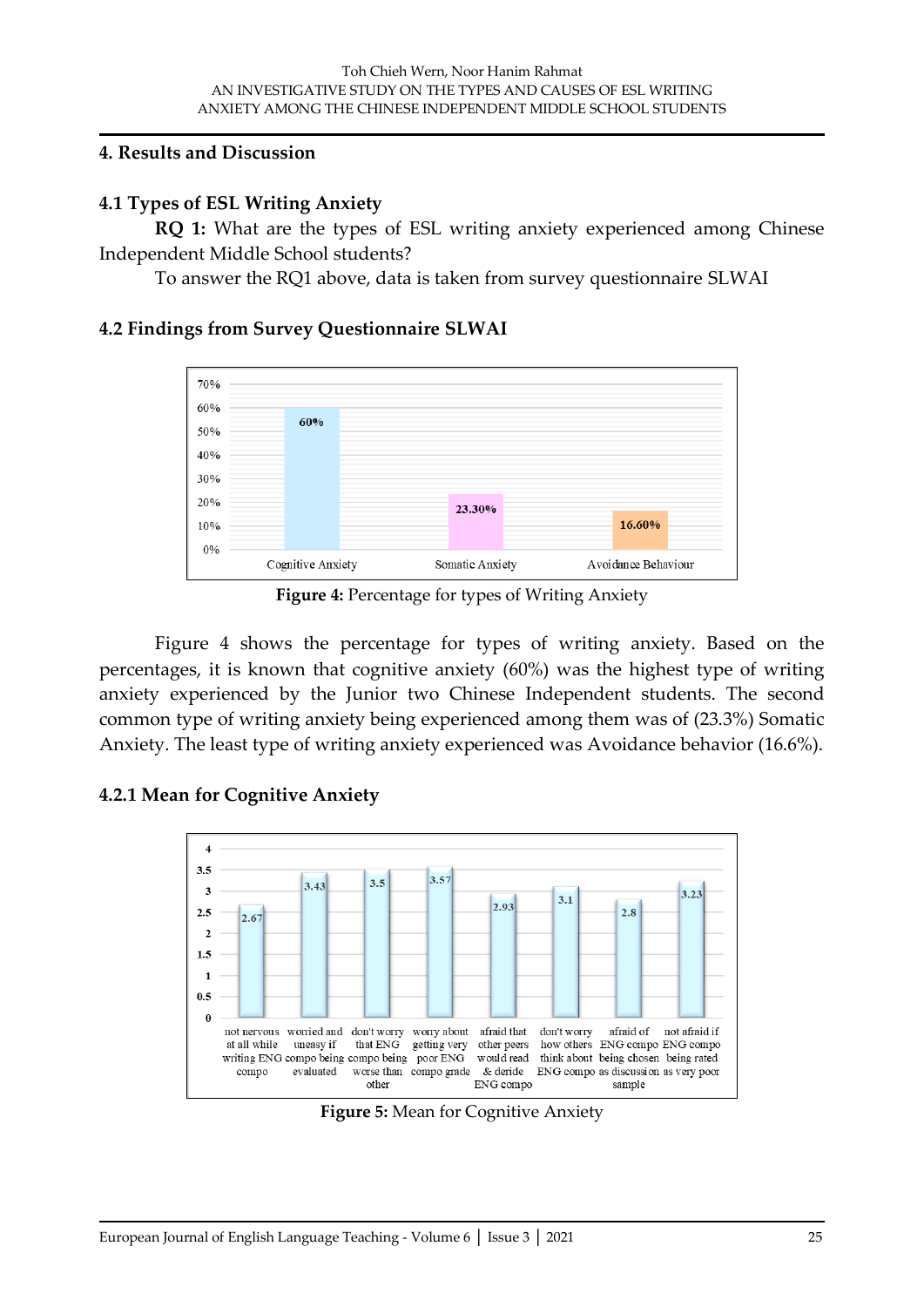According to Cheng (2004), Cognitive Anxiety is known to be the mental aspect of anxiety experience, whereby writers are preoccupied with negative thoughts about the performance and being considerate about other's impressions of their written work. Figure 5 presents the mean score for CA for the Chinese Independent Junior 2 student participants in this current study. The highest mean score is 3.57 for the statement 'worry about getting poor English composition grade', followed by to reverse scoring statement of 'don't worry that English compositions being worse than others' with mean score 3.5 and next with statement 'worried and uneasy if compositions being evaluated' 3.43.



### **4.2.2 Mean for Somatic Anxiety**

**Figure 6:** Mean for Somatic Anxiety

Cheng (2004) reveals that Somatic Anxiety is said to be the physical symptoms manifested from the writing experience, which elevates the state of anxiety feelings, and tension. Figure 6 presents the mean findings for SA across the Chinese Independent Junior 2 student participants, the highest mean score is for statement freeze up when asked to write English compositions unexpectedly 3.7, next is followed by the even mean score of 3.57 for 3 statements which are ' heart goes pounding under time constraint English composition writing', ' mind goes blank when writing English composition writing' and ' whole-body feels rigid and tense when writing English compositions.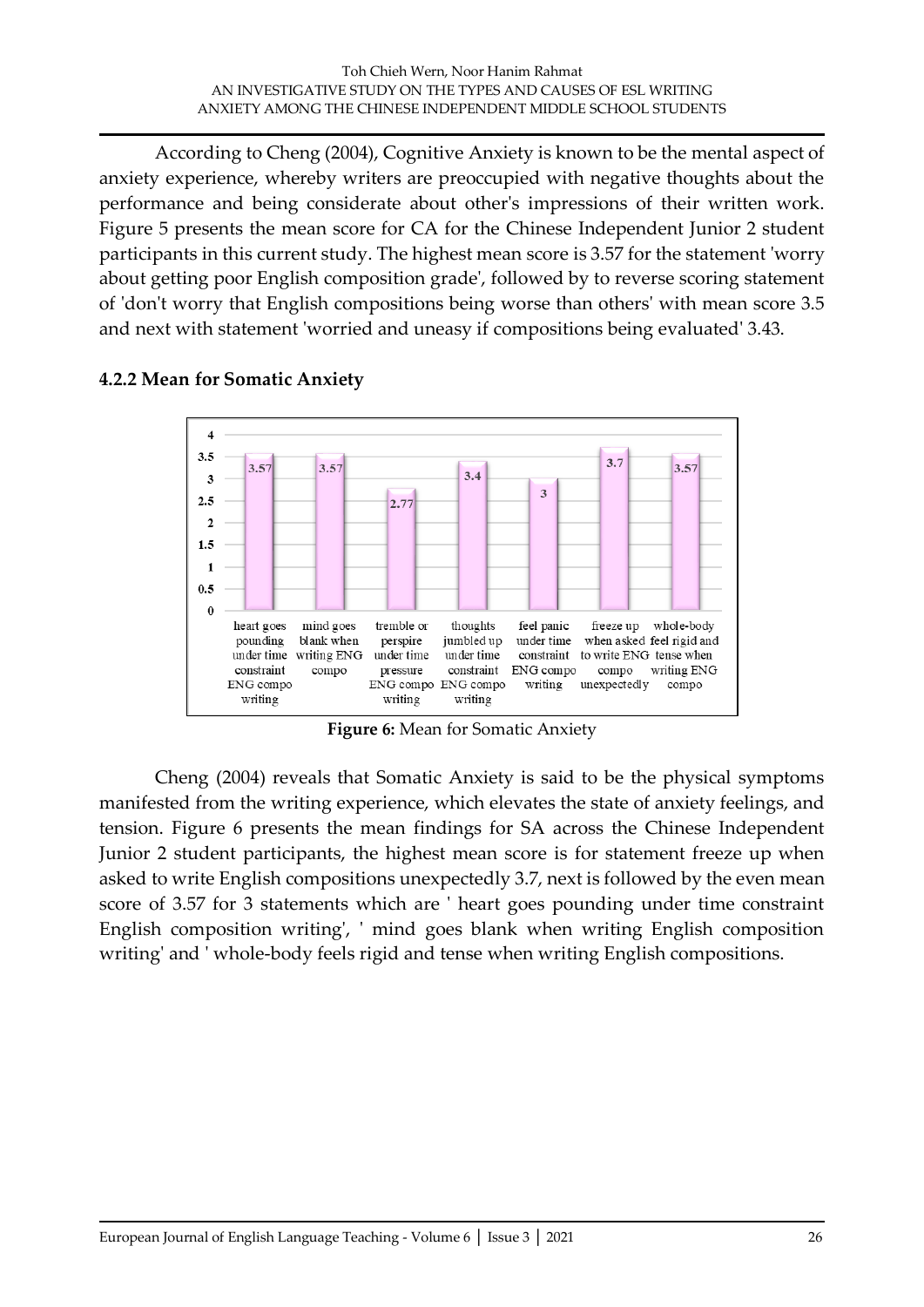#### **4.2.3 Mean for Avoidance Behaviour**



**Figure 7:** Mean for Avoidance Behaviour

Cheng (2004) reports that Avoidance Behaviour refers to a student's preventive and avoidance reaction towards any writing activity related to second or foreign language. Figure 7 shows the mean findings for AB across the Chinese Independent Junior 2 student participants, the highest mean score of 4 is for reverse scoring statement of disagreeing for ' choose to write down thoughts in English', followed by mean score 3.27 for the statement 'avoid situations to write in English' and mean score 3.23 for the statement 'do best to avoid writing English compositions'.

# **4.2.4 Level of ESL Writing Anxiety**

**RQ 2**: What is the level of ESL writing anxiety experienced among Chinese Independent Middle School students?

To answer the RQ2 above, data is taken from survey questionnaire (SLWAI)



# **4.2.5 Findings from Survey Questionnaire (SLWAI) for Level of Writing Anxiety**

**Figure 8:** Percentage for Level of Writing Anxiety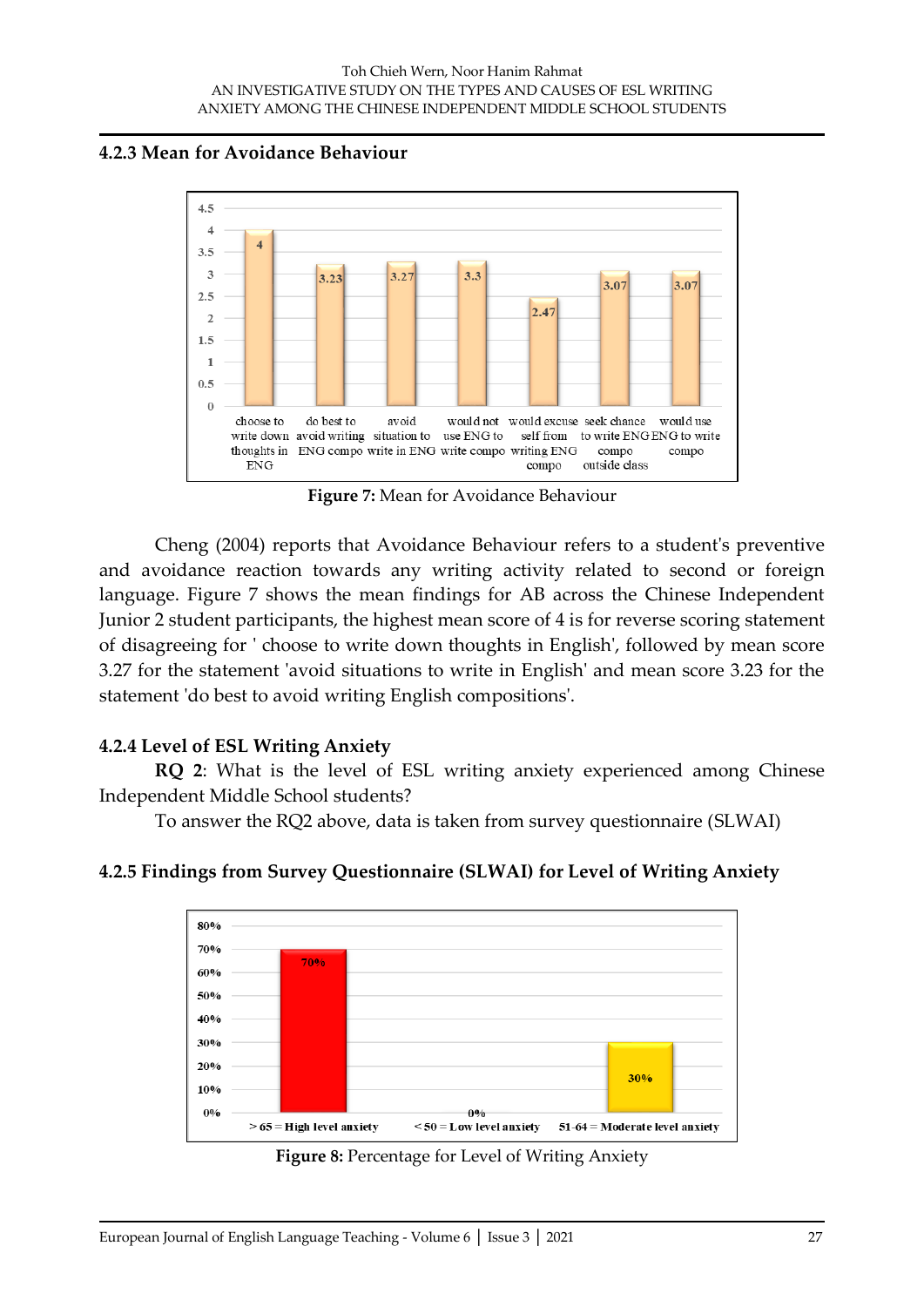Figure 8 shows the percentage of the anxiety level of the ESL Writing Anxiety (EWA) Questionnaire (Appendix B – Section B). It can be seen that a moderate to a high level of ESL writing anxiety being experienced among the Chinese Independent Junior 2 students. A total percentage of 70% of students experience a high level of writing anxiety (> 65 = High-level anxiety), 30% of students experience a moderate level of writing anxiety (51-64 = Moderate level anxiety).

### **4.2.6 Causes of ESL Writing Anxiety**

**RQ 3:** What are the main causes of ESL writing anxiety among Chinese Independent School Middle students?

To answer the RQ3 above, data is taken from survey questionnaire (CWAI).

# **4.3 Findings from Survey Questionnaire (CWAI) for Causes of Writing Anxiety 4.3.1 Mean for Negative Writing Experience**



**Figure 9:** Mean for Negative Writing Experience

Figure 9 presents the mean for causal factual 1 of writing anxiety: Negative Writing Experience. The highest mean is for the situation which evokes writing anxiety is 'afraid of writing test' (3.57), followed by situations 'worry about receiving negative comments & evaluation' (3.27). This is similar to the study of Zhang (2019), which also found that 87% of 2nd-year student's reveal was found to be afraid of writing tests.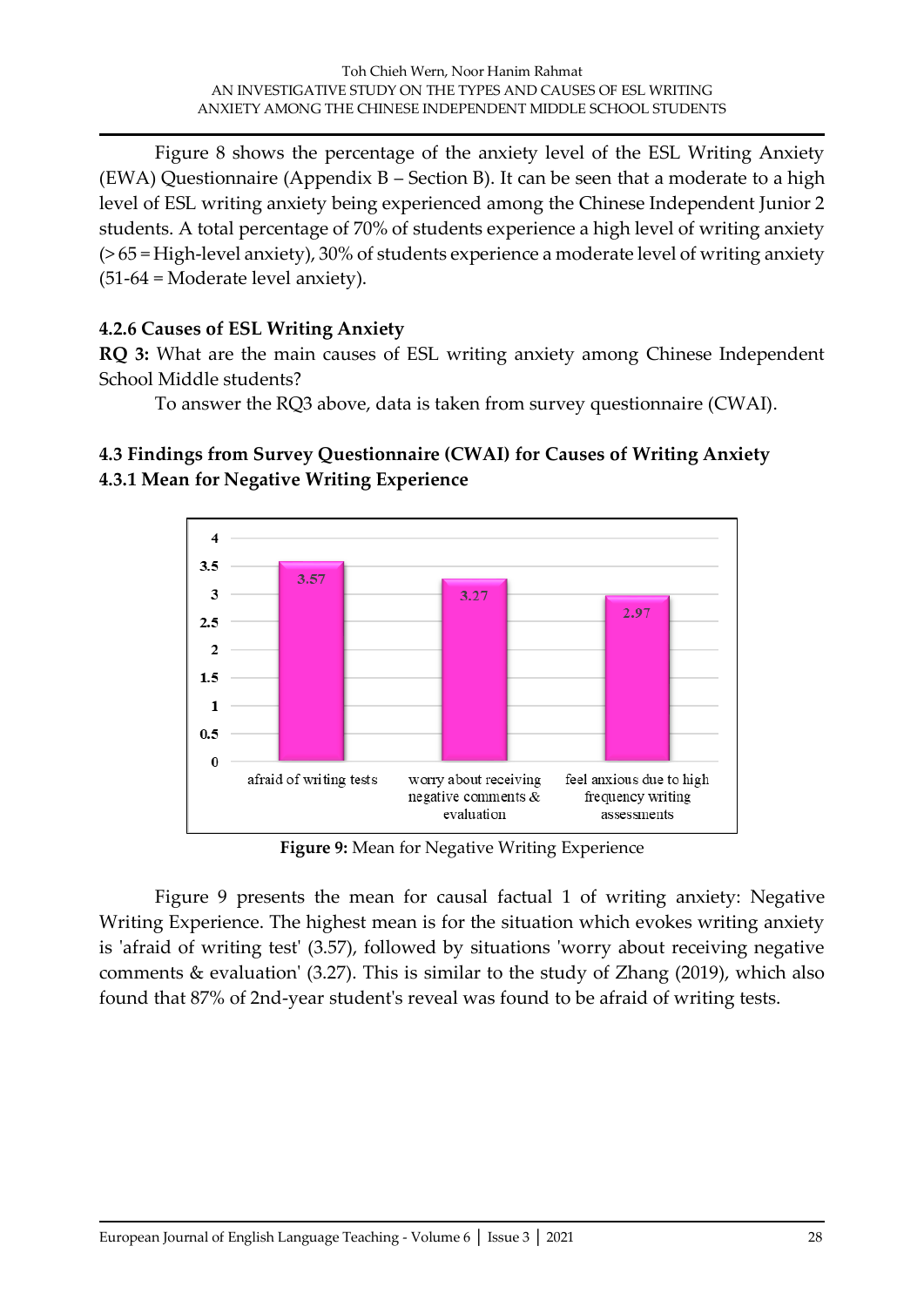#### **4.3.2 Mean for Negative Writing Attitude**



**Figure 10:** Mean for Negative Writing Attitude

Figure 10 reports the mean for writing anxiety causal factor 2: Negative Writing Attitude. The highest mean for negative writing attitude situation which causes the feeling of anxiety is the statement 'feel worried to write under time constraints' (3.83), secondly is the mean for statement 'low-confidence in English writing' (3.63) and a low mean of 3.17 for the statement ' under pressure to offer a perfect work. This is also agreed by Rezaei and Jafari (2014), who identified that time pressure as one of the main causes of Writing in English for EFL students, as more time is needed second or foreign language writing.

#### **4.3.3 Mean for Limited Writing Knowledge and Skills**



**Figure 11:** Mean for limited Writing Knowledge and Skills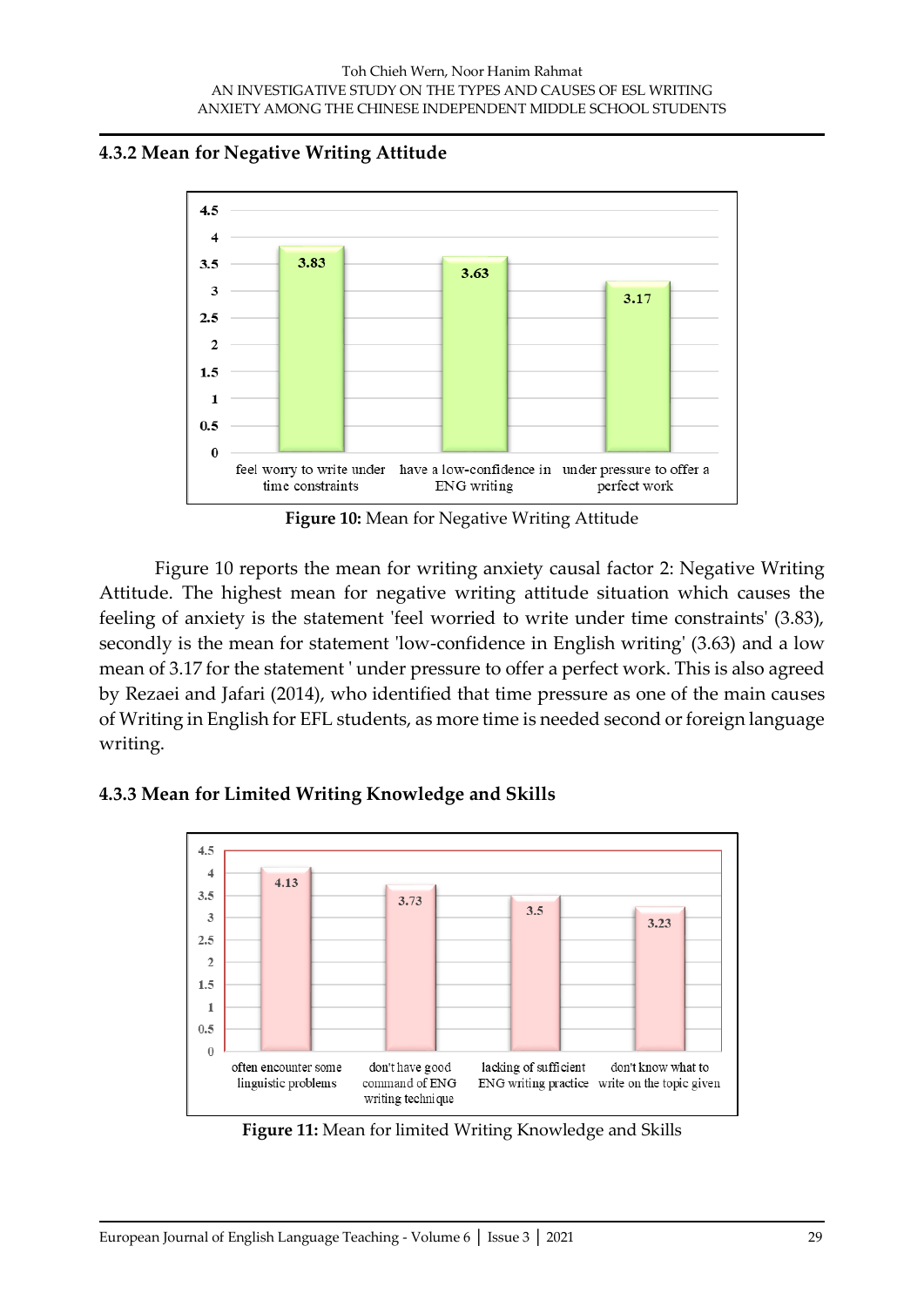The mean for limited writing knowledge and skills is shown in figure 11, the statement 'often encountered some linguistic problems' has the highest mean score of 4.13. Next, it seems that the statement 'don't have a good command of English writing technique' with mean 3.73 and is also followed by mean 3.5 for the statement 'lacking of sufficient English writing practice'. This finding is consistent with Younas et al (2014) which research results that 82% of the respondents strongly agreed that the greatest cause of writing anxiety is linguistic difficulties while writing in English and 62% of the respondents are also agreed that insufficient writing techniques are the second contributing cause for writing anxiety.

# **5. Conclusion**

# **5.1 Summary of Findings**

# **A. Types of writing anxiety**

This study found that cognitive anxiety is the highest type of writing anxiety experienced writing among Chinese Independent school student writers which then is followed by moderate level somatic anxiety and low-level avoidance behavior. This finding is consistent with the previous research of El Shimi (2017) which cognitive anxiety is the highest common type of writing anxiety followed by somatic anxiety and avoidance behavior. The cause for high-level cognitive anxiety has resulted from linguistic problems, fear of assessment, and evaluation. Being overly concerned about how teachers and peers perceive about their writings will eventually further distanced themselves from doing the written tasks assigned. In agreement with the findings above, the research of Kusumaningputri et al. (2018), describes that cognitive anxiety can be a great interference to student writers during the process of writing. When student writers are pressure themselves to produce good writing without linguistic and content-based errors, distorted thoughts such as fear of failure in writing, self-deprecation, and avoidance of writing task would start crowding the mind which arouses their anxiety. It is advised student writers who experience cognitive anxiety to exercise positive thought management to reduce their anxiety feeling.

As for the second-most experienced somatic writing anxiety type, it is reflected on the increase of unpleasant physiological effect due stress and nervousness, this affects the brainstorming of writing ideas which bring to experience frequent writers' blocks and language structure complications when they writing English essays. This confirmed the study conducted by Masriani et al. (2018) that students with high anxiety experienced writing anxiety affected by their physics, this is affected by their inability to organize information and create new ideas. At last avoidance behavior is the least experienced type of writing anxiety. Avoidance behavior concerns with the behavioral reactions of student writers to avoid taking a specific language writing course. At last, avoidance behavior became the least type of writing anxiety. Avoidance behavior deals with the behavioral aspect of the students. The behavior was often in the form of avoiding taking a writing course. The rationale for writing avoidance is consistent with Rahim, Jagathan,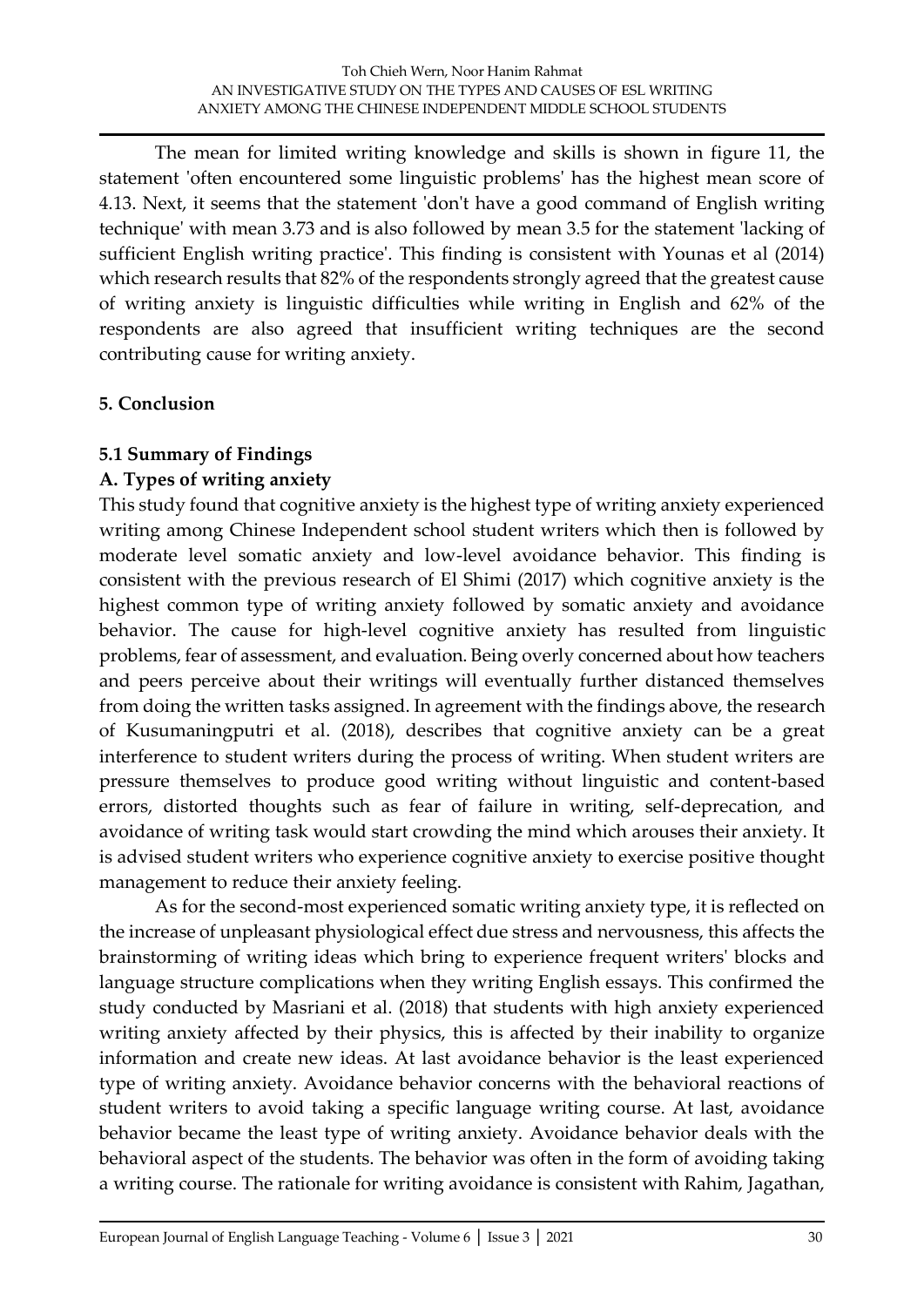& Mahasi (2016) study concluded that due to the low competencies of writing which writing weakness is found in grammar, word choice, and sentence construction. The low confidence towards a language has led to an inhibition among student writers which lowers their interest in ESL writing. As a result, they would have possible means to avoid most English writing situations despite the years of ESL learning, they still face the complication in structuring a proper English essay.

### **B. Level of writing anxiety and writing performance**

As for the findings with regards on the influence of writing anxiety levels on writing performance is parallel with Daud et al. (2005) study relating writing anxiety and performance to the deficit theory, which reveals that poor-performing student writers suffer higher anxiety level due to insufficient writing skills has resulted to failure or frequent errors in English language paragraph writing structure. Furthermore, the investigative study of Jennifer & Ponniah (2017) also supports the findings with the extended elaboration that the high writing anxiety levels being experienced by the student writers have debilitative effect as disruption of lowered self-belief and negative psychological thoughts towards language writing has obstructed the cognitive process of student writer the prevents them confidently practicing their writing knowledge. According to the literature of Negari & Rezaabadi (2012), debilitative anxiety may cause learners to develop an avoidance behavior to skip a learning task which they find rather unpleasant, which explains the reaction of student writers to feel demotivated towards ESL writing task. Krashen (1982) explains that low personal anxiety and low writing anxiety environment proves to be beneficial for second language skills learning. It is emphasized to provide a conducive learning environment to support effective second language learning.

# **C. Causes of writing anxiety**

It is believed by Krashen (1982), that anxiety as an affective variable that mostly affects second language learning performance. There are varying causal factors which trigger the students' writers to have the feeling of uneasiness and find English writing complicated, which proved to be a serious obstacle for student writers to master their writing skill. In this research study, it is discovered that the causal factor for writing anxiety is consistent with Alfiansyah et al. (2017) research findings which fear of negative evaluation, time pressure, and linguistic difficulty proved to be the main contributing causes for student writer's writing anxiety.

a. Fear of negative comments and evaluation: The fear of negative comments and evaluation would resort to aimless writing. (Rezaei and Jafari, 2014) As student writers knowing that their written essays would be judged based on the use of their language skills to express ideas, create persuasive arguments and make creative use of vocabulary, this condition creates more anxiety feeling among student writers which affect the quality of writing.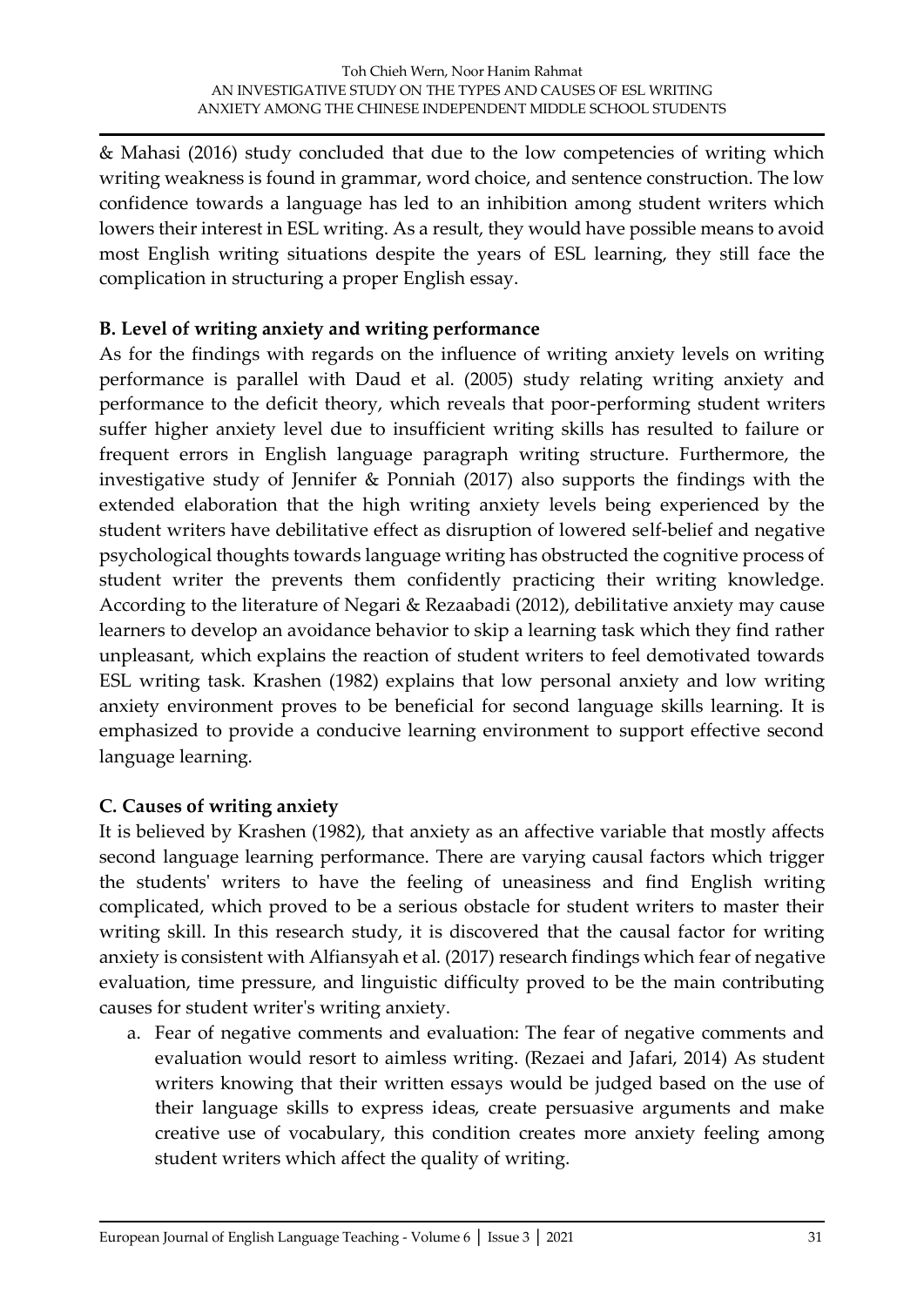- b. Time pressure: Writing is a productive activity that could be affected by time pressure, as it engages the feeling of anxiousness more than usual. Hence, when student writers are to produce their writing under an assessment context further aggravates their fear, they will start to experience mind blank syndrome and panicking feeling. (Zhang, 2019) These are signs of the appearance of anxiety when the time given was not enough for them to complete the writing task which raises the chance for student writers to commit more writing mistakes resulting in poor writing performance (Alfiansyah et al., 2017).
- c. Linguistic difficulty: Linguistic difficulties are a common problem often faced by foreign or second language writing. According to Zhang (2011), language difficulties would affect the student writer's attitude become unwillingly to write in English or find it hard to produce ESL/EFL writings, this is because of the complications faced in applying the grammar rule according to in various clauses and finding the suitable word choices to express their ideas (Alfiansyah et al., 2017). Thus, this had led the student writers to perceive that English writing task is not in their favor, also to have a belief it is difficult to express their thoughts with the linguistic difficulty of language which they are not proficient.

#### **5.2 Pedagogical implications**

Based on the findings of the descriptive analysis of the causal factors of writing anxiety, it is proposed of 4 classified strategies which the writing educator could apply in helping student writers to cope with their writing anxiety and lighten its effects on writing performance. The classified 4 strategies are elaborated according to the following:

- a. Process writing approach: The process writing approach is an effective alleviating strategy that concentrates on progressive steps of creating the writing which involves the action of planning, editing, drafting, and getting feedback. Writing Educators can train student writers on how to structure their essay by outlining the ideas before writing, then have students have group discussions on brainstorming ideas for the writing topic and receive improvement feedbacks for editing which could help student writers who are lacking in cognitive writing competency. (Qashoa, 2014, Holmes, 2001) Through engaging student writers with such an approach could help direct student writers to have the foundation skills of composition writing and support them to develop self-regulatory ability (Qashoa, 2014, Brown, 2001).
- b. Affective strategies: It important for writing educators to set a conducive and less fear-inducing writing class. Writing educators can practice relaxation exercises, set achievable writing goals, and provide supportive guidance to help instill selfconfidence in writing among student writers. (Qashoa, 2014)
- c. Positive error correction: Changing the student writers' negative perception towards making writing mistakes by writing educators is crucial as it serves as encouragement to student writers to face their mistakes with a positive learning attitude as it path which students writers have to overcome because continuous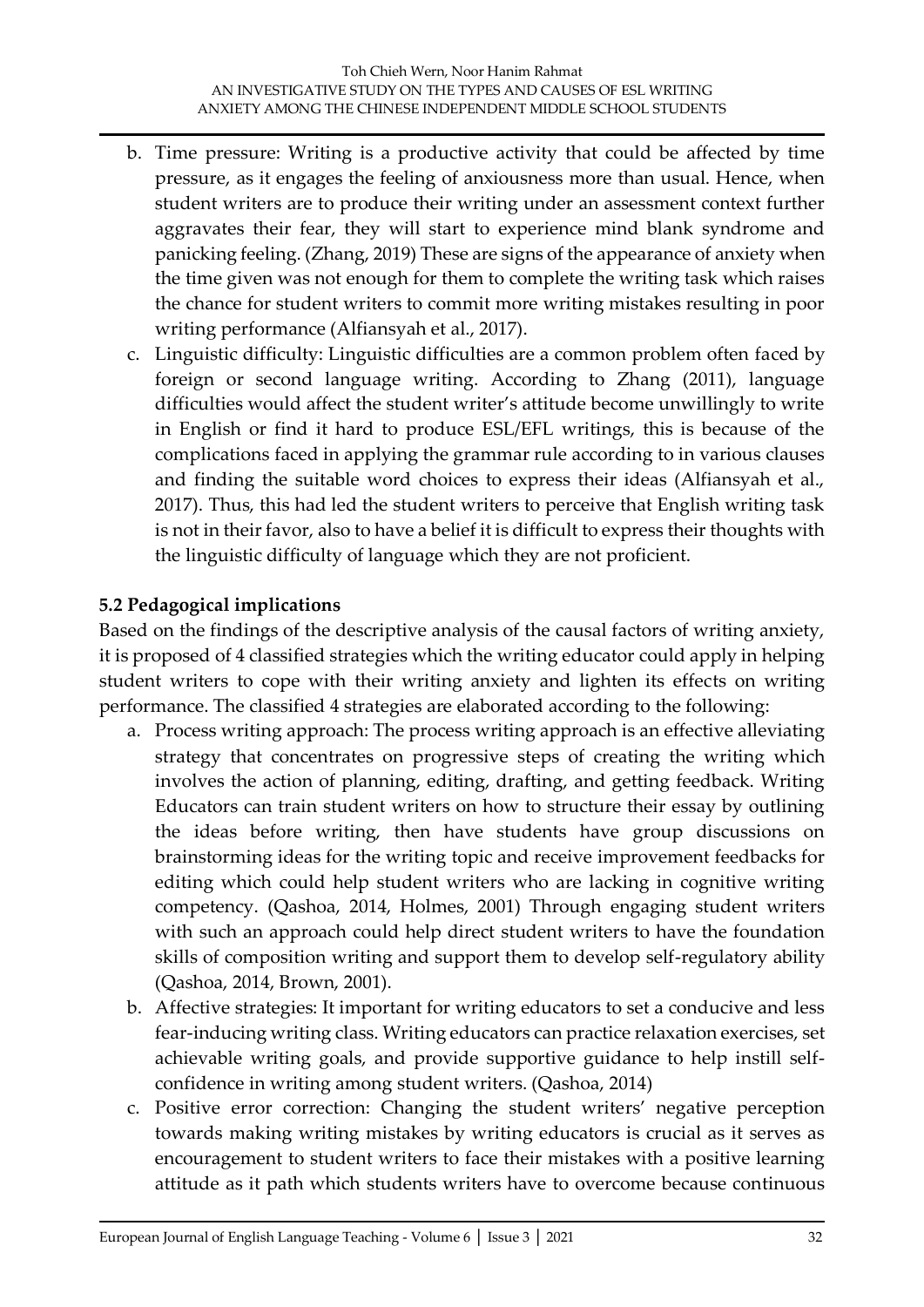learning from their writing mistakes will gradually improve the student writer's knowledge and mastery skills for creative writing (Qashoa, 2014, Pajares & Johnson, 1994). Writing educators could also take initiative to create a learning corner together with students where they could review common mistakes made in writing and include remedial guidelines, this way would gradually reduce anxiety feeling and linguistic difficulty.

d. Vocabulary knowledge enhancement: To help student writers to breakthrough their English language writing difficulty, writing educators could introduce or direct student writer to good reading references to enhance their vocabulary bank, understand how to make use of English to create a variety of sentence expressions and discover their style of writing.

#### **5.3 Suggestion for Future Research**

Due to time constraints and COVID -19 pandemic outbreak in Malaysia, the study was conducted only in a small size sample, which could only be obtained from one Chinese Independent Junior Two Level Class students. Therefore, the findings cannot be generalized to all the Junior 2 level students of the Chinese Independent School. Besides, to improve the generalizability for future studies, a larger Junior level student sample size to be obtained from the Chinse Independent School. Further research could be conducted to investigate the relationship between self-efficacy belief, writing anxiety, and writing performance. Furthermore, teacher perception towards overcoming writing anxiety would recommend understanding the measure being taken to help reduce ESL writing anxiety.

#### **Acknowledgements**

The researcher would like to thank the students and teachers in the Chines Independent Middle School for participating in this study. The researcher would also like to thank Wawasan Open University and Universiti Teknologi MARA for making this study possible.

#### **About the Author(s)**

**Toh Chieh Wern** is a postgraduate student taking Masters of Education (TESL) at the Wawasan Open University.

**Noor Hanim Rahmat** is an associate professor at the Unversiti Teknologi MARA.

#### **References**

Alfiansyah F., et al. (2017). The analysis of students' anxiety in learning writing at the  $10<sup>th</sup>$ grade of vocational high school. *Leksika* Vol.11 No.2 – Aug 2017: 46–57. Retrieved from:<http://jurnalnasional.ump.ac.id/index.php/LEKSIKA/article/view/2074/0>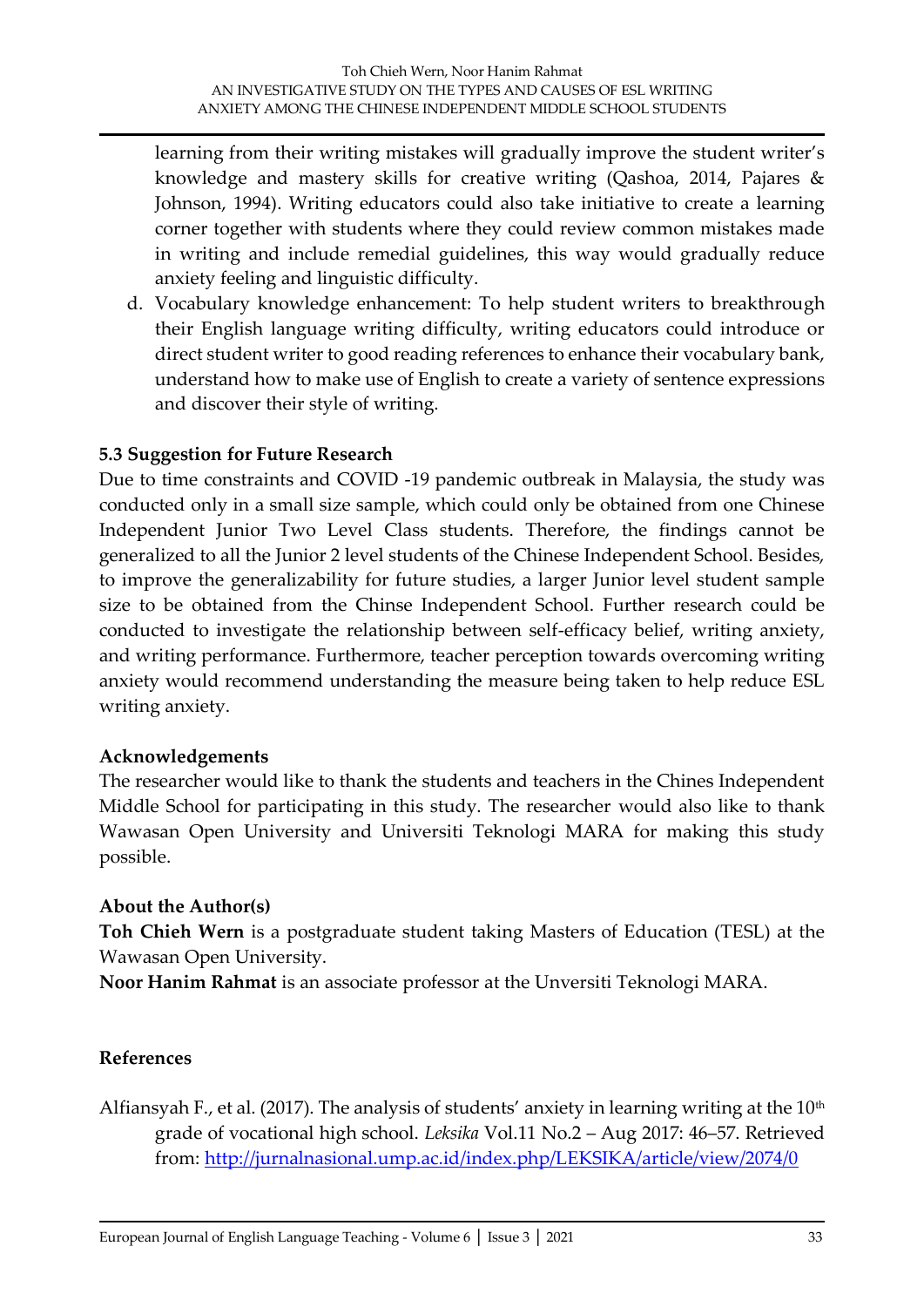- Brown, D. (2001). Teaching by principles: An interactive approach to language pedagogy (2nd ed.). New York: Addison Wesley Longman.
- Cantina, J. M. (2017). Linking anxiety in second language with students' writing performance. *International Scientific Indexing*. Retrieved from: [www.irhsr.org/papers/1513676083.pdf](http://www.irhsr.org/papers/1513676083.pdf)
- Cheng, Y., -S. (2004). A measure of second language writing anxiety: Scale development and preliminary validation. *Journal of Second Language Writing*, vol. 13, pp. 313-15.
- Daly, J. (2016). Writing apprehension and writing competency. *The Journal of Educational Research, 72*(1), 10-14.
- Dally, J. & Miller, M. (2012). The empirical development of an instrument to measure writing apprehension. *Research in the Teaching of English*. 9.
- Daud, N. S. M., Daud, N., & Kassim, N. L. (2005). Second language writing anxiety: cause or effect? *Malaysian Journal of ELT Research*, 1(1), 1-19.
- El-Shimi, E. (2017). Second-language learners' writing anxiety: Types, causes, and teachers' perceptions. Thesis, The American University in Cairo.
- Faigley, L., Daly, J., & Witte, S. (1981), (2001). The role of writing apprehension in writing performance and competence. *The Journal of Educational Research, 75*(1), 16-21.
- Holmes, N. (2001). The use of process-oriented approach to facilitate the planning and production of writing for adult students of English as a foreign language.
- Jennifer. M. J., & Ponniah. J. R. (2017). Investigating the levels, types and causes of second language writing anxiety among Indian freshmen. *The Journal of Asia TEFL*, 14(3), 557-563.
- Krashen, S. D. (1982). Principles and Practice in Second Language Acquisition. Pergamon Press.
- MacIntyre, P. (1995). How does anxiety affect second language learning? A reply to Sparks and Ganschow. *The Modern Language Journal, 79*(1), 90-99. doi:10.2307/329395.
- Kusumaningputri, R., Ningsih, T. A., & Wisasongko. (2018). Second language writing anxiety of Indonesian EFL students. Lingua Cultura, 12(4), 357-362. [https://doi.org/10.21512/lc.v12i4.4268.](https://doi.org/10.21512/lc.v12i4.4268)
- Negari & Rezaabadi. (2012). Too Nervous to Write? The Relationship between Anxiety and EFL Writing. *Theory and Practice in Language Studies 2(12)*. Retrieved from: [https://www.researchgate.net/publication/270743931\\_Too\\_Nervous\\_to\\_Write\\_Th](https://www.researchgate.net/publication/270743931_Too_Nervous_to_Write_The_Relationship_between_Anxiety_and_EFL_Writing) [e\\_Relationship\\_between\\_Anxiety\\_and\\_EFL\\_Writing.](https://www.researchgate.net/publication/270743931_Too_Nervous_to_Write_The_Relationship_between_Anxiety_and_EFL_Writing)
- Masriani, E., Mukhaiyar & Wahyuni, D. (2018). Writing Anxiety and writing strategies used By English department Students of Universitas Negeri Padang. *English Department Faculty of Languages and Arts of Universitas Negeri Padang*, Vol. 12, No. 1, 2018, page 76-85. Retrieved from: [http://ejournal.unp.ac.id/index.php/linguadidaktika/index.](http://ejournal.unp.ac.id/index.php/linguadidaktika/index)
- Negari & Rezaabadi. (2012). Too Nervous to Write? The Relationship between Anxiety and EFL Writing. *[Theory and Practice in Language Studies](https://www.researchgate.net/journal/1799-2591_Theory_and_Practice_in_Language_Studies) 2(12)*. Retrieved from: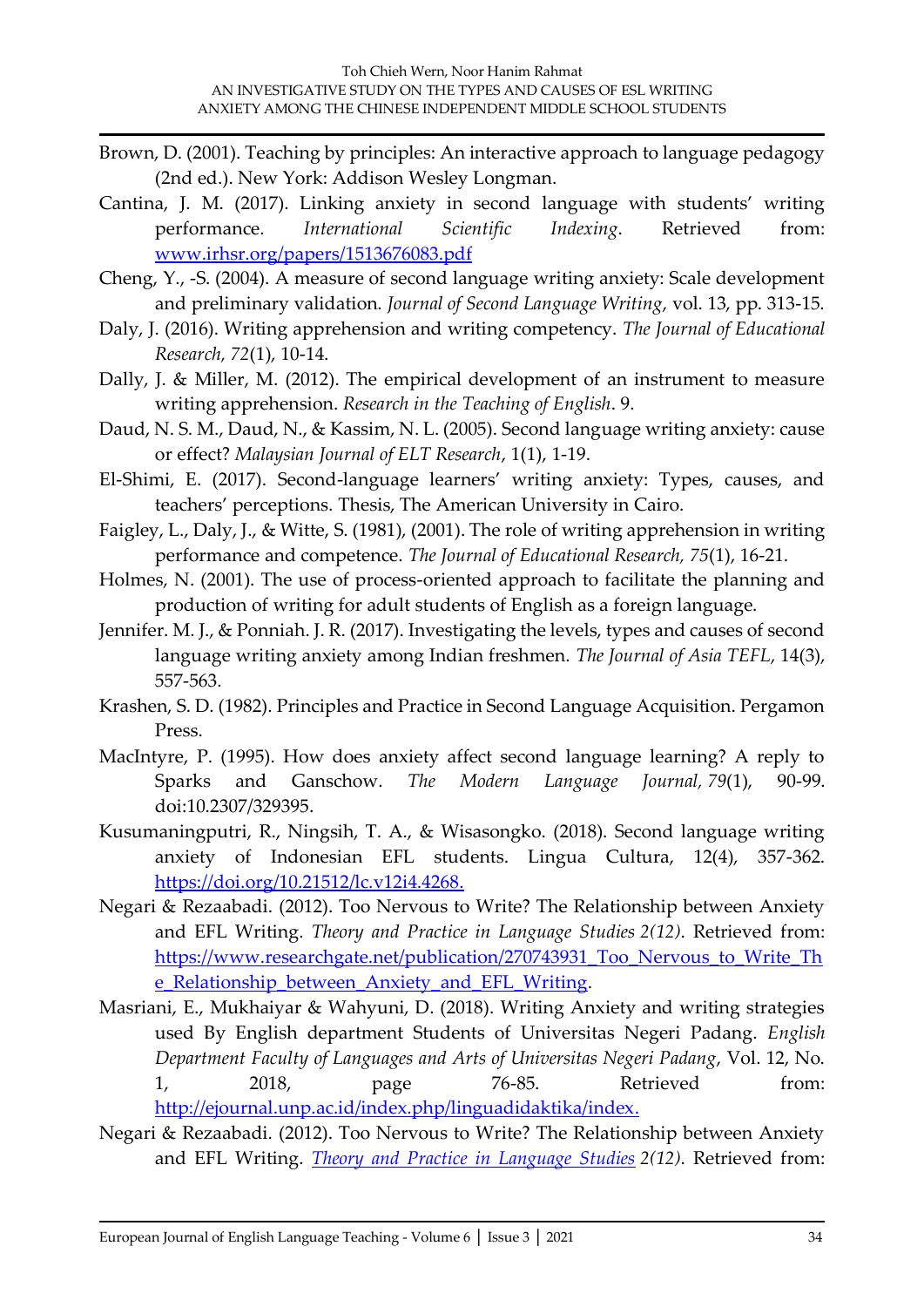[https://www.researchgate.net/publication/270743931\\_Too\\_Nervous\\_to\\_Write\\_Th](https://www.researchgate.net/publication/270743931_Too_Nervous_to_Write_The_Relationship_between_Anxiety_and_EFL_Writing) [e\\_Relationship\\_between\\_Anxiety\\_and\\_EFL\\_Writing.](https://www.researchgate.net/publication/270743931_Too_Nervous_to_Write_The_Relationship_between_Anxiety_and_EFL_Writing)

- Qashoa, Sulaiman (2014). English writing anxiety: alleviating strategies. Procedia Social and Behavioral Sciences. 136. 10.1016/j.sbspro.2014.05.288.
- Pajares, F. & Johnson, M. (1994). Confidence and competence in writing: The role of self –efficacy and apprehension. Research in the Teaching of English, 28, 313-331.
- Rahim S. A.; Jaganathan, P.; Mahadi, T. S. T. (2016). An investigation on the effects of writing anxiety on readiness of writing among low proficiency undergraduates. *International Journal of Language Education and Applied Linguistics (IJLEAL). Copyright © Penerbit Universiti Malaysia Pahang.*
- Rezaei. M. & Jafari. M. (2014). Investigating the levels, types, and causes of writing anxiety among Iranian EFL students: a mixed method design. *Procedia – Social and Behavioral Sciences*, 98 (2014) 1545 – 1554. Retrieved from: [https://www.sciencedirect.com/science/article/pii/S1877042814026688.](https://www.sciencedirect.com/science/article/pii/S1877042814026688)
- Younas, M., Subhani, A., Arshad, S., Akram, H., Sohail, M., Hamid, M. & Farzeen, M. (2014). Exploring the causes of writing anxiety: a case of b.s. English students. Language in India, 14(8), 197-208.
- Zhang, X. (2019). Exploring the relationship between college students' writing anxiety and the pedagogical use of online resources. *Int J Educ Technol High Educ* **16,** 18 (2019). [https://doi.org/10.1186/s41239-019-0149-y.](https://doi.org/10.1186/s41239-019-0149-y)